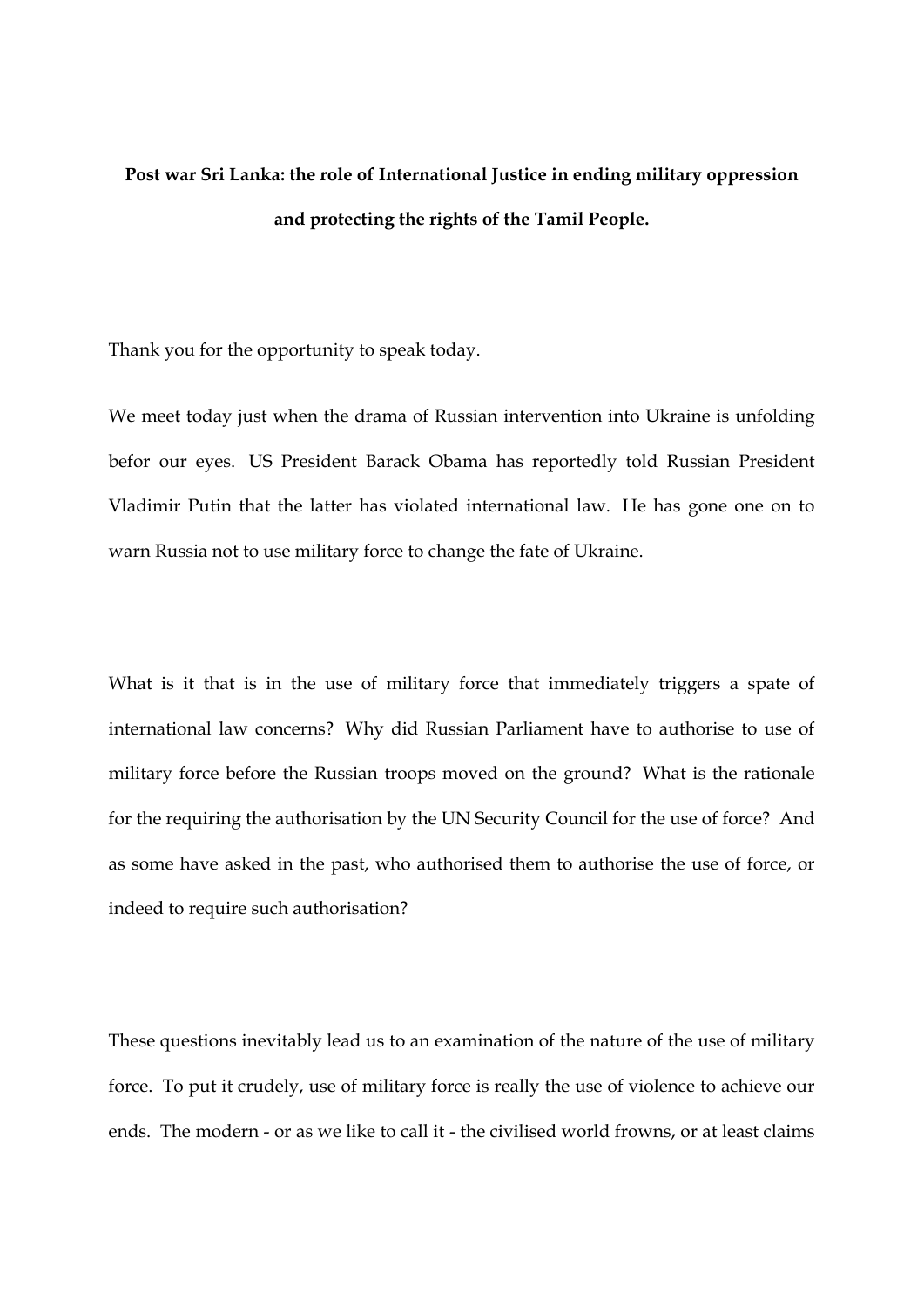to frown upon the use of violence to achieve anything. That method is relegated to the age of barbarians. We like to think that our methods today are civilised and refined that violence ought not to have any place in the lives and in our interactions with people. That is how even corporal punishment has virtually been banished and parents, guardians and teachers who resort to it nowadays are named and shamed.

It would be true to say that until the great wars of the 20th Century, the use of military force for making conquests was thought to be the most legitimate method by which the fate of nations were decided. But as we know, with the establishment of the United Nations this assumption waned and although several military interventions did take place thereafter, their legitimacy, both moral and legal - under emerging international law regime - was always in question. Even so, barring a few countries, others have continued to maintain standing armies as a part of their most legitimate governmental functions. The justification for maintaining the availability for the use of violence is paradoxically in order to protect the country and its people from military interventions - violence - from the outside.

Thus the sole legitimate function of the military is to protect the sovereignty of the nation, its people and its borders. Though the use of violence to achieve an end has become antithetical to a free society, the use of that very same violence to protect a free society from outside incursion is considered to be within the bounds of international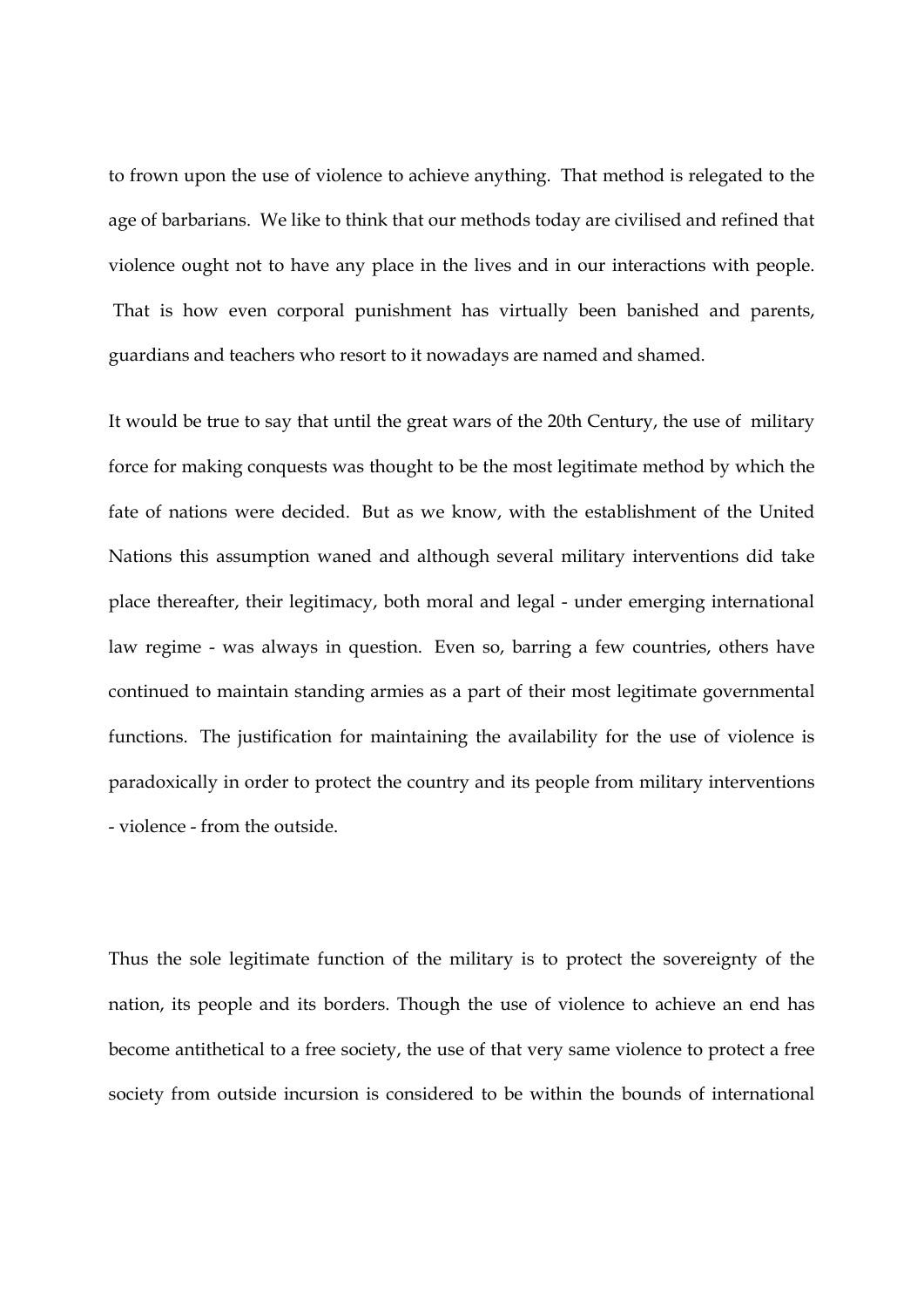law. If the sole justification for the use of violence is the concern for the territorial intergrity of that country from violation from outside, it would then rule out any possible function for the military within that country itself. However the military's role in combatting and putting down internal armed revolts is also permitted under international law. The rationale for this also is the paradoxical approach of using violence to prevent violence being used as the means by which regime changes are inacted. That is why a *coup de tat* by the use of military force would be in serious danger of not being accorded recognition by the community of civilised nations.

The role of the military then has two aspects or perspectives: one external, which is to protect the country from violence from outside; the other is to protect the country from violence from the inside. The philosophical justification for both is the same. This is very clearly seen in the external element as both international law and international practice, security through military means is very definitely the last resort; it is the exception rather than the norm.

Chapter 7 of the United Nations Charter, for example, states in Article 39 that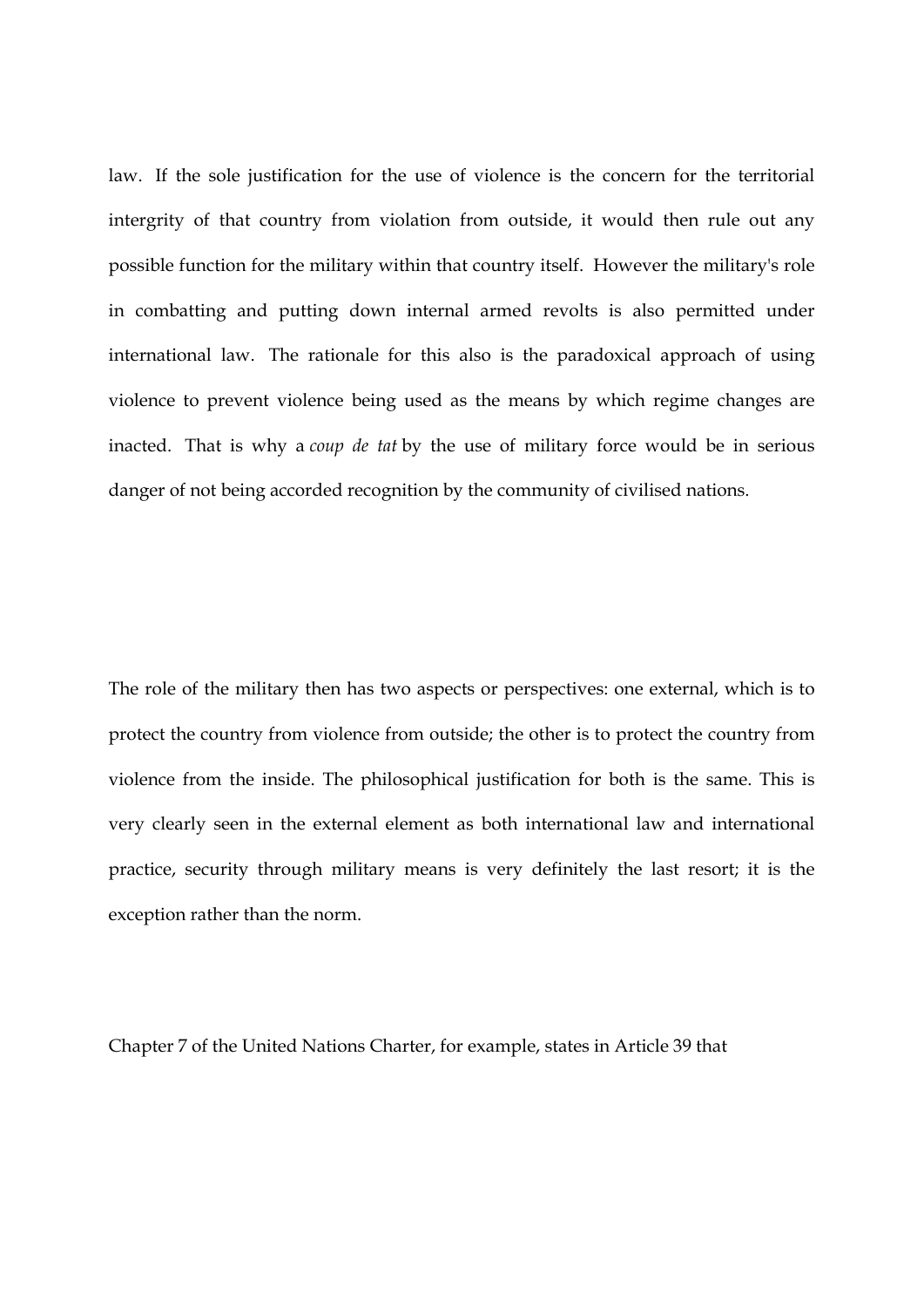*The Security Council shall determine the existence of any threat to the peace, breach of the peace, or act of aggression and shall make recommendations, or decide what measures shall be taken in accordance with Articles 41 and 42, to maintain or restore international peace and security.* 

## Article 41 states, *inter alia:*

*The Security Council may decide what measures not involving the use of armed force are to be employed to give effect to its decisions, and it may call upon the Members of the United Nations to apply such measures…* 

## Article 42, in turn, states *inter alia*:

*Should the Security Council consider that measures provided for in Article 41 would be inadequate or have proved to be inadequate, it may take such action by air, sea, or land forces as may be necessary to maintain or restore international peace and security…* 

This thinking is also reflected in the 'Just War theory (*jus bellum iustum*)'. This theory recognizes that the violence of war is only justifiable if absolutely necessary to prevent atrocities or outcomes that are so undesirable that they justify war. According to this theory a war is only considered morally justifiable if it satisfies particular criteria. The criteria relate to the right to go to war itself (*jus in bello*) and the right conduct during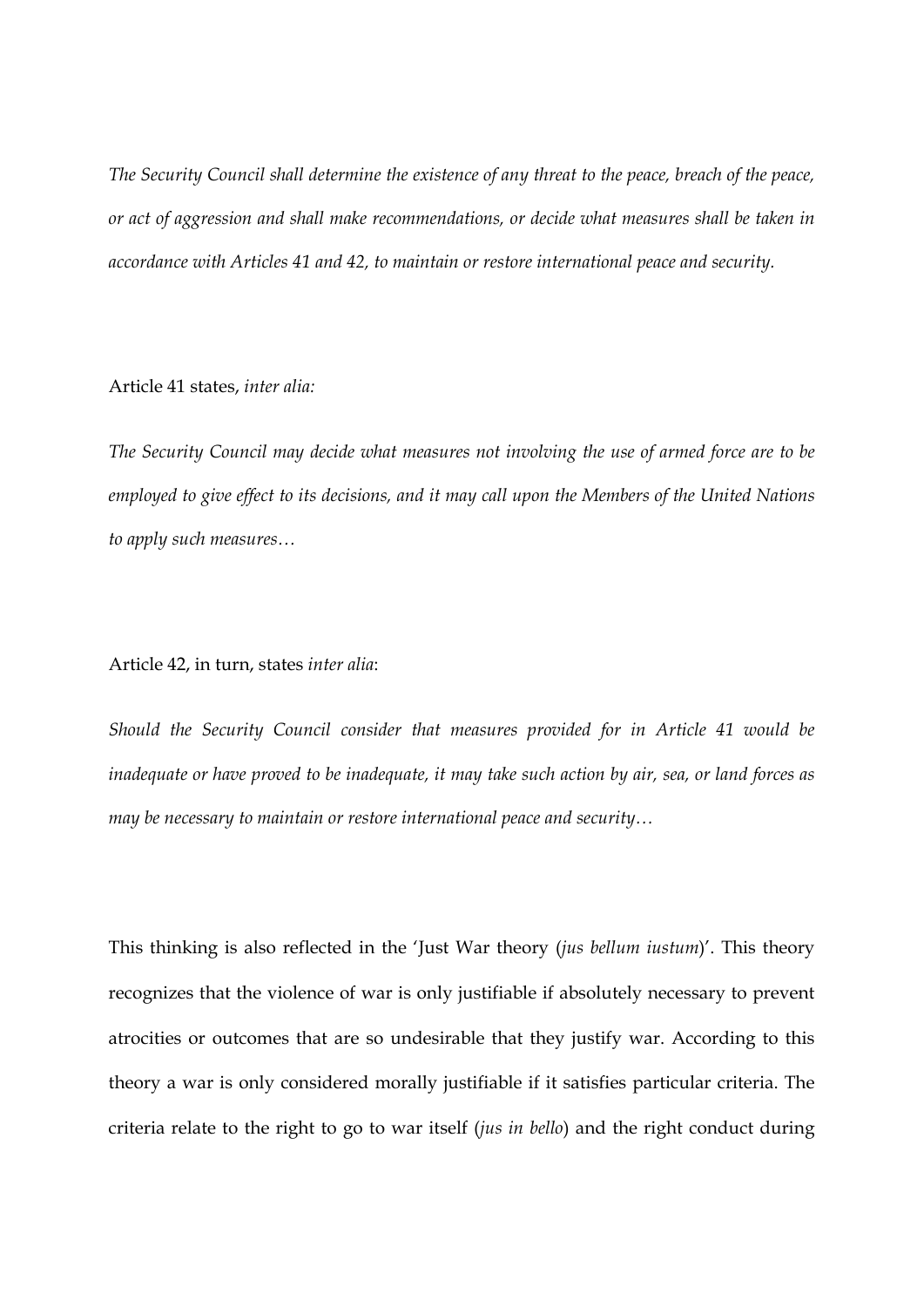war (*jus ad bellum)*. The Geneva Conventions, which also primarily relate to the proper conduct during war, are another example of the recognition by international law of violence being the exception rather than the norm when it comes to preserving order and security.

Military institutions in peacekeeping are treated as the exception and not the norm. This is reflected in international practice today, one example being the ongoing gradual withdrawal of US troops from Afghanistan following the ending of the war by the gradual return to civilian administration.

Today, there are calls for a third category within the Just War theory: *jus post bellum* – relating to the morality of post-war settlement and reconstruction. I will discuss this in more detail later on in my speech.

It is thus internationally accepted that the military cannot overstep its role. This often takes place in post war societies like Sri Lanka in which the military has now assumed the role of civilian administration. But the clear recognition in international law of the exceptional role of the military in its external role is sadly not present when it comes to the role of the military within the boundaries of its own country.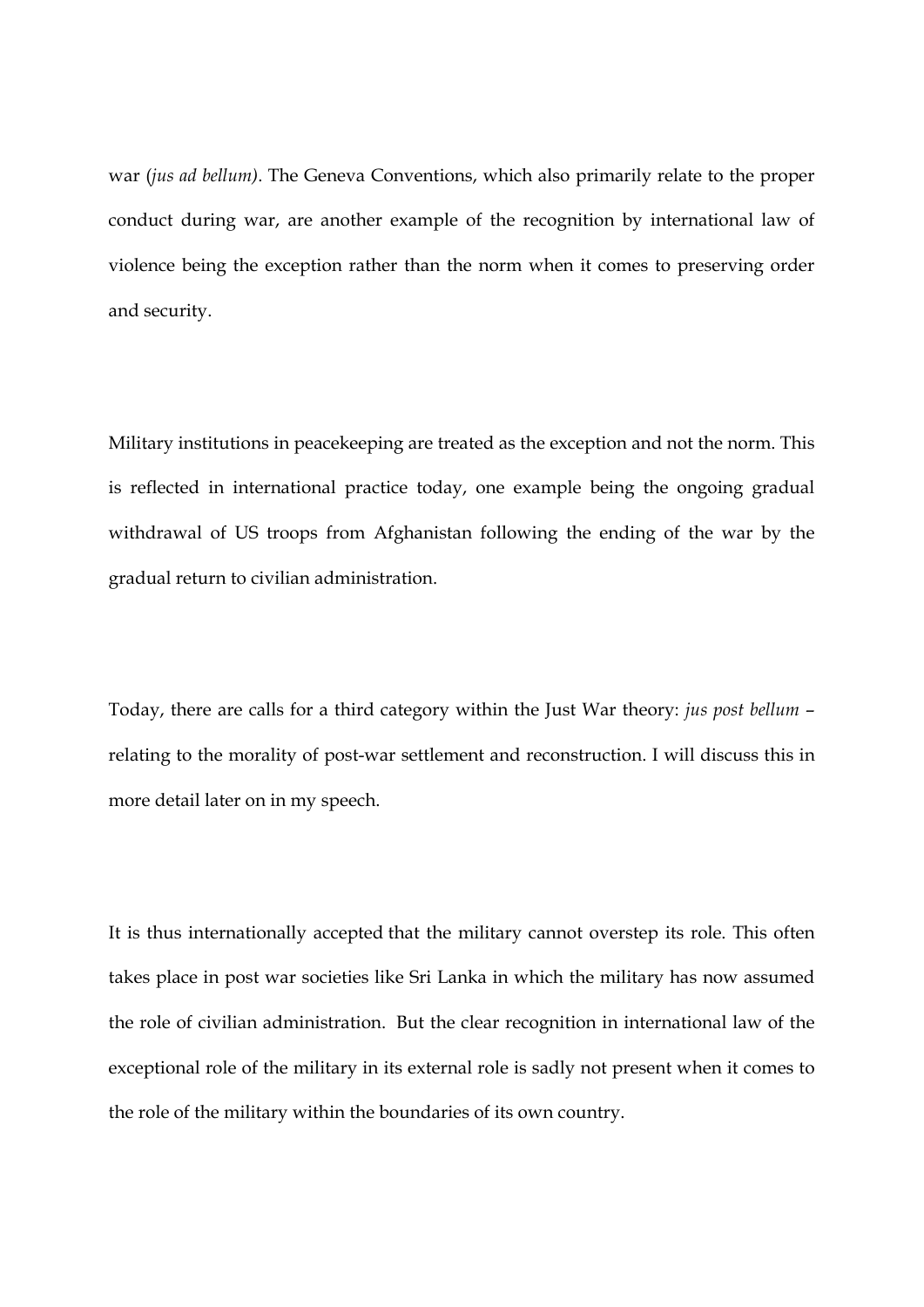The militarization of the Northern Province has been recognized by Sri Lanka's very own 'Lessons Learnt and Reconciliation Commission (LLRC)' appointed by President Mahinda Rajapakse in the aftermath of the war in May 2010 as a serious concern. The LLRC stated in its report that:

*"…the Security Forces should disengage itself from all civil administration related activities as rapidly as possible" (para 9.134)* 

## In order to ensure that:

"*…the Northern Province reverts to civilian administration in matters relating to the day-to-day life of the people … to enable the people to return to normal civilian life and enjoy the benefits of peace" (para. 9.227).*

The Sri Lankan government has itself recognized that the role that has been assumed by the military in the North today is unacceptable. In response to this the National plan of action released by the Sri Lankan government in July 2012 stated that: *"95% [of security forces are] already withdrawn from civilian duties"* 

And further assigned the Ministry of Defence with the responsibility to: *"formulate [a] plan for further reducing involvement of Security Forces in civilian work"*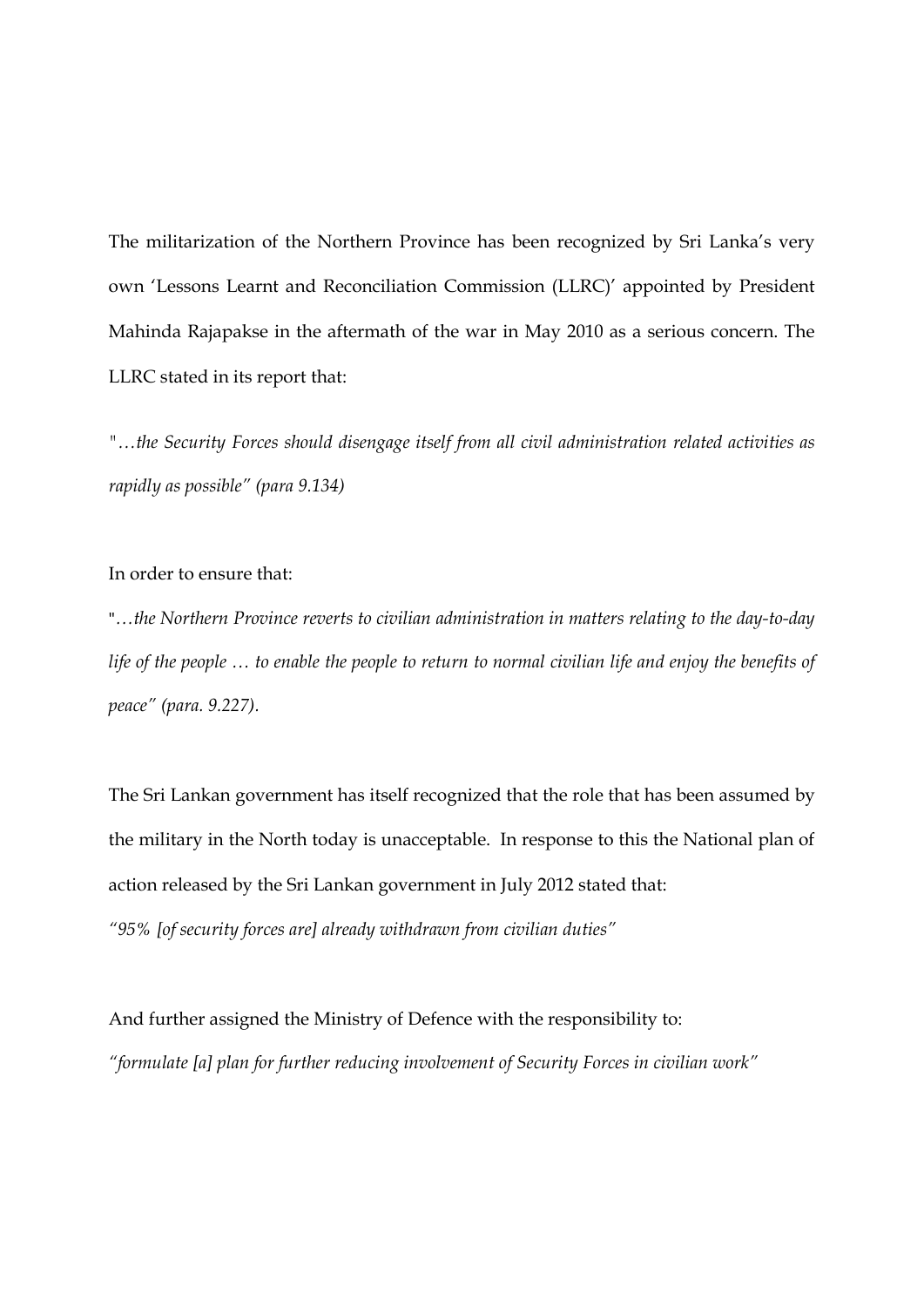The treatment of the military as an exception rather than the norm in civilian administration and peacekeeping is also reflected in the laws of Sri Lanka. For example, Section 12(1) of the Public Security Ordinance No. 25 of 1947 (as amended) states that:

*"Where circumstance endangering the public security in any area have arisen or are imminent and the President is of the opinion that the police are inadequate to deal with such situation in that area, he may, by Order published in the Gazette, call out all or any of the members of all or any of the armed forces for the maintenance of public order in that area"* 

The United Nations Human Rights Council in its 2012 and 2013 Resolutions on Sri Lanka stated *inter alia* that it welcomed/recalled the recommendations of the LLRC report, including the need to '*demilitarize the north of Sri Lanka'.* 

One of the important facts that has escaped attention is the monthly proclamation by the President under the above provisions of law, calling out the three armed forces by name to assist the Police in maintaining law and order in every one of the 25 districts in Sri Lanka. This is the act that brings the armed forces on to the road and gives the veneer of legality to all their activities, not only in the North or the East, throughout the length and breadth of the the whole country. It is to be noted that the Sri Lankan government actually declares, month after month, that the Police is incapable of maintaining law and order in every part of the country in order to utilise the military for all its activities.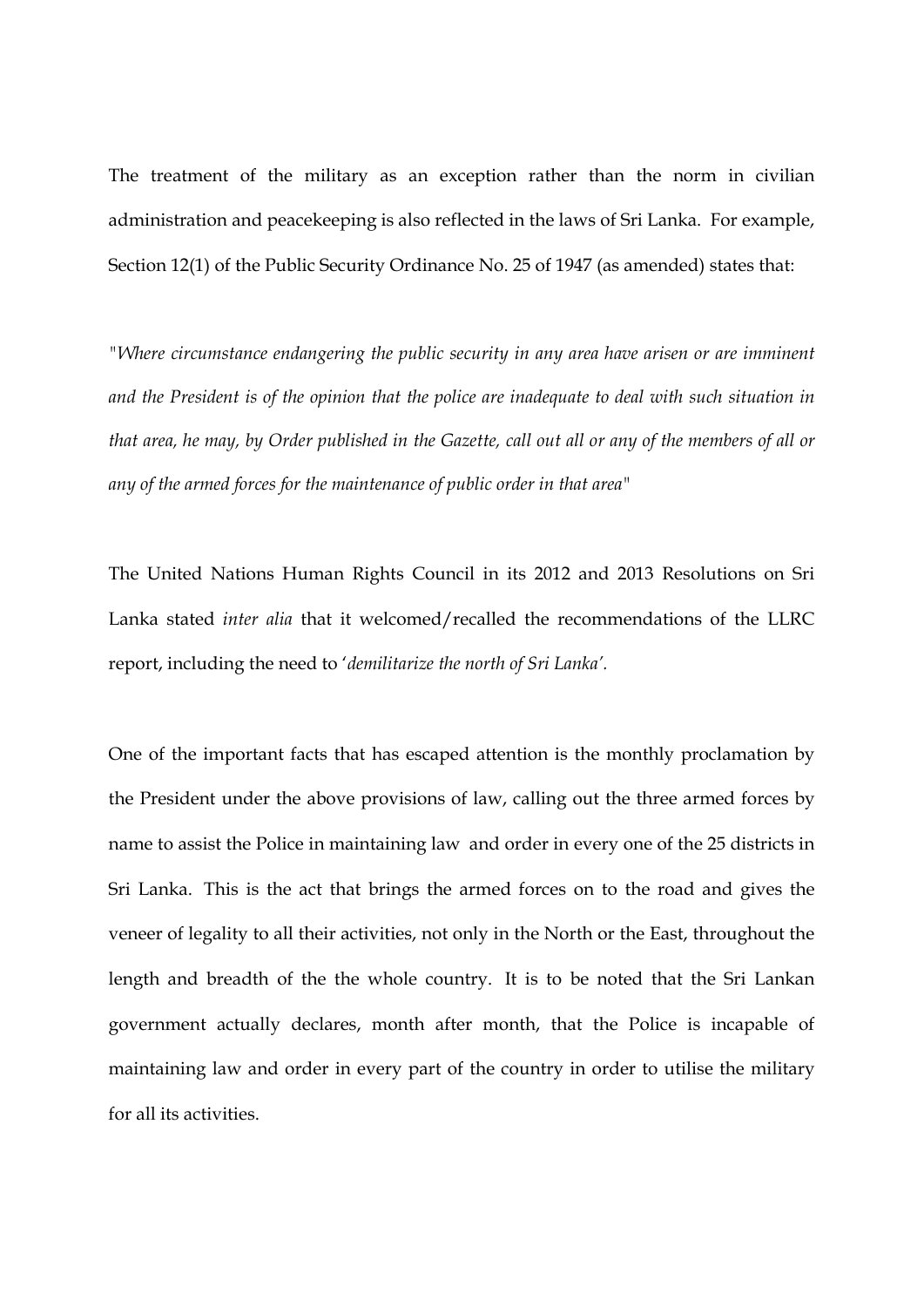The International Crisis Group's Asia Report of 20th February 2013 titled *'Sri Lanka's Authoritarian Turn: The Need for International Action'* stated (at pp. 18-19):

*"While there appears to have been a slight reduction in the number of troops in Jaffna, overall troop levels throughout the province remain extremely high. According to the best available estimates, some 150,000 soldiers are stationed in the north and east. The military continues to be deeply involved in civilian administration at all levels in the north and plays a central role in managing economic development and physical reconstruction of the region, both directly and indirectly through retired Major General G.A. Chandrasiri, northern province governor, and the military-dominated Presidential Task Force for Resettlement, Development and Security Northern Province. The military has also deepened its economic role in the north, including through new tourist resorts, and it continues to closely monitor the work of humanitarian organisations and local NGOs, as well as the local population as a whole…"* 

The serious impact of the pervasive military presence in the North on the civil, political, social and economic rights of the Tamil people is all too clear. The most pressing issue is the subjugation and sexual violence against the women. There are more than 40,000 widows in the North, most of whom are the sole bread-winners for their families. The government's pre-occupation with building the infrastructure has left most of this very vulnerable section without any livelihood support. They are forced into situations where sexual favours are often the only bartering power they have in order to feed their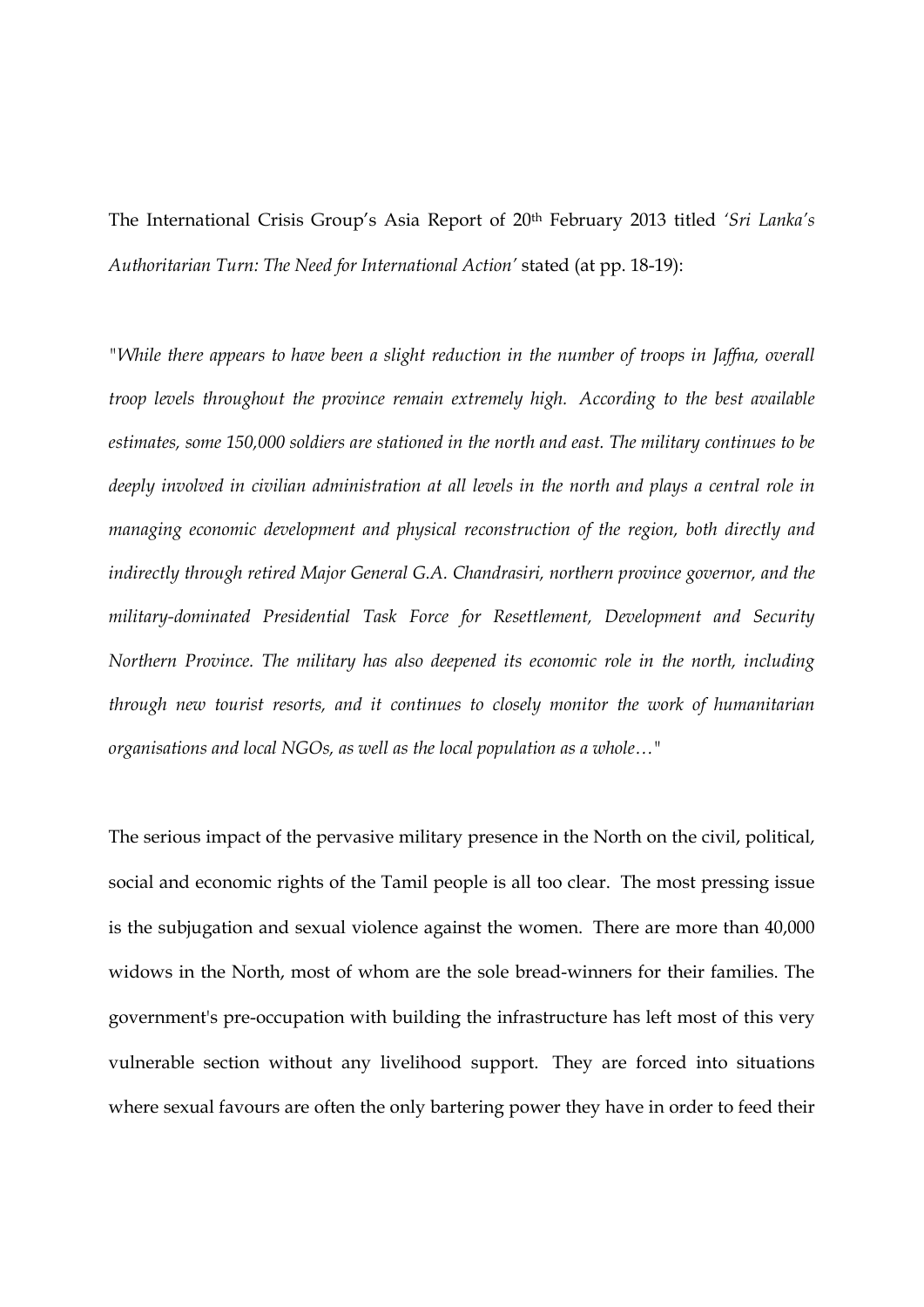young children. With a large army continuing to be present in the North consisting mainly of young men away from their own families, overt sexual violence is also not an infrequent happening.

Many Tamil people – in both the Northern and Eastern provinces – also continue to lose their lands to the military for both military occupation and so called 'development activities' including agriculture and the running of tourist resorts. In some instances land owners are forced to sell their land to the military. More often, the military simply takes over possession of the land. The loss of these lands, often having been in families for several generations, also results in the loss of livelihood for many of these people. The army that cultivates their lands, also would seek to sell the produce from these lands back to the owners themselves! This has inevitably resulted in significant resentment in the Tamil community, making meaningful reconciliation – despite what the Sri Lankan Government says, even harder to achieve.

The same report of the International Crisis Group states :

*"The military's ongoing seizure of public and private land, especially in the north, is one of the chief sources of anger among Tamils and a major obstacle to reconciliation. While there has been since the end of the war a significant reduction of the extent of land held as high security zones, an estimated 26,000 people remain unable to return to their lands due to military occupation, with at least 18,000 in the Jaffna peninsula alone. The government's much publicised closure of the once huge Menik Farm displacement camps in August 2012 was achieved only by forcibly*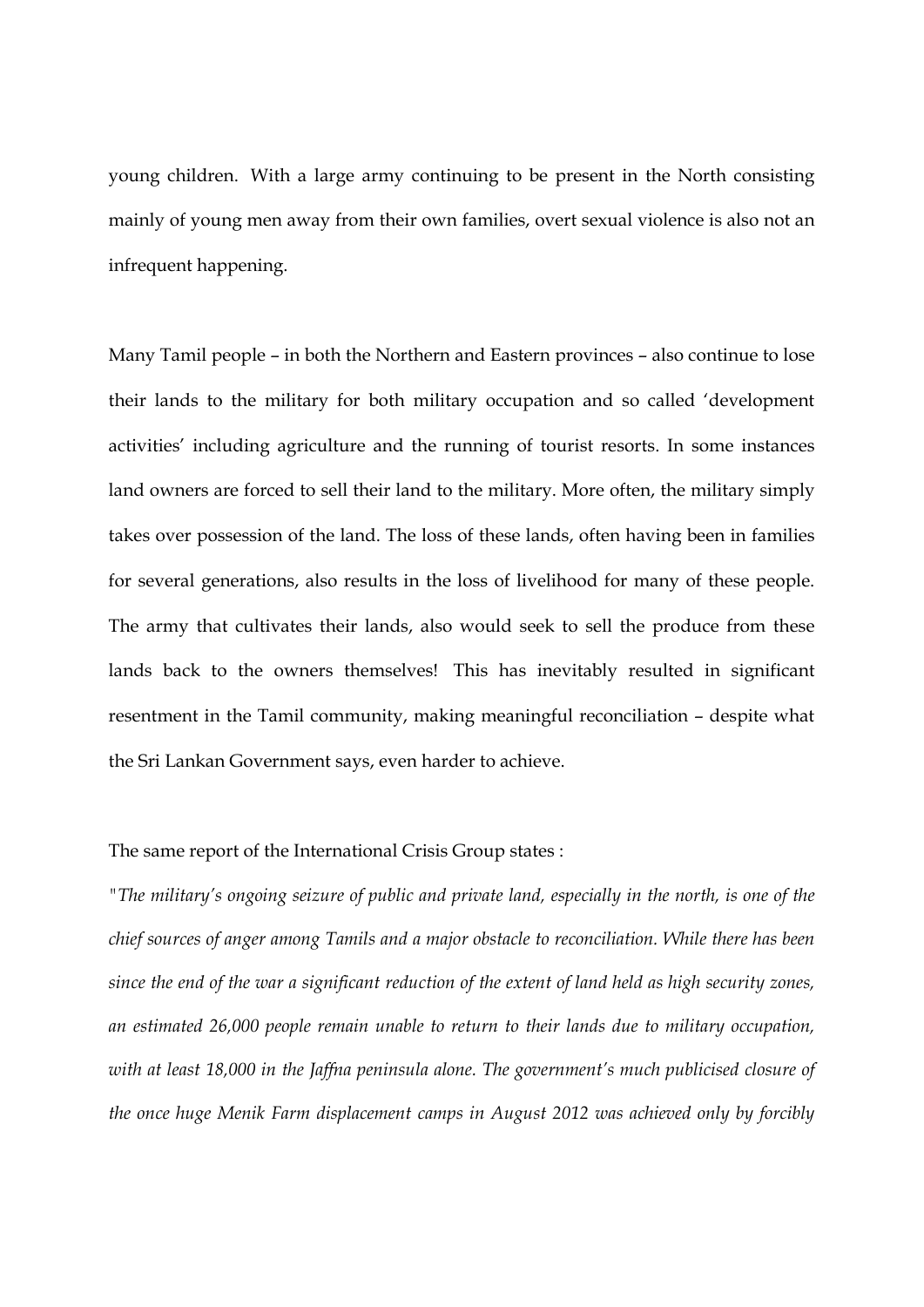*relocating to a new site the final 350 people whose land in the village of Kaeppapulavu has been seized by the military. In spite of the LLRC's concern that private lands in the north and east continued to be held by the military and other government agencies, often without compensating the owners, the action plan did not commit the government and its agencies to refrain from using private lands. At the same time, there are increasing numbers of credible reports of military officials in the north and east pressuring residents to sell their land to the military or to business interests to which local commanders are believed to have links."* 

The increased military presence in the North has also contributed significantly to infringements on the right to Freedom of Expression. Several protests organized by Tamil political parties have been disrupted by the military. In November 2013, two days prior to the Commonwealth Heads of Government Meeting which was held in Sri Lanka, the military prevented busloads of Tamil families of those who had been disappeared from travelling to Colombo. These families from Mannar, Vavuniya, Mullaitivu, Kilinochchi and Jaffna were travelling to attend a gathering known as the 'alternate Peoples Forum to stress Commonwealth Values'. Military personnel stopped the buses and turned the families back to their home districts. The military and police also dispersed demonstrations in Mannar and Vavuniya staged by families of the disappeared during this time.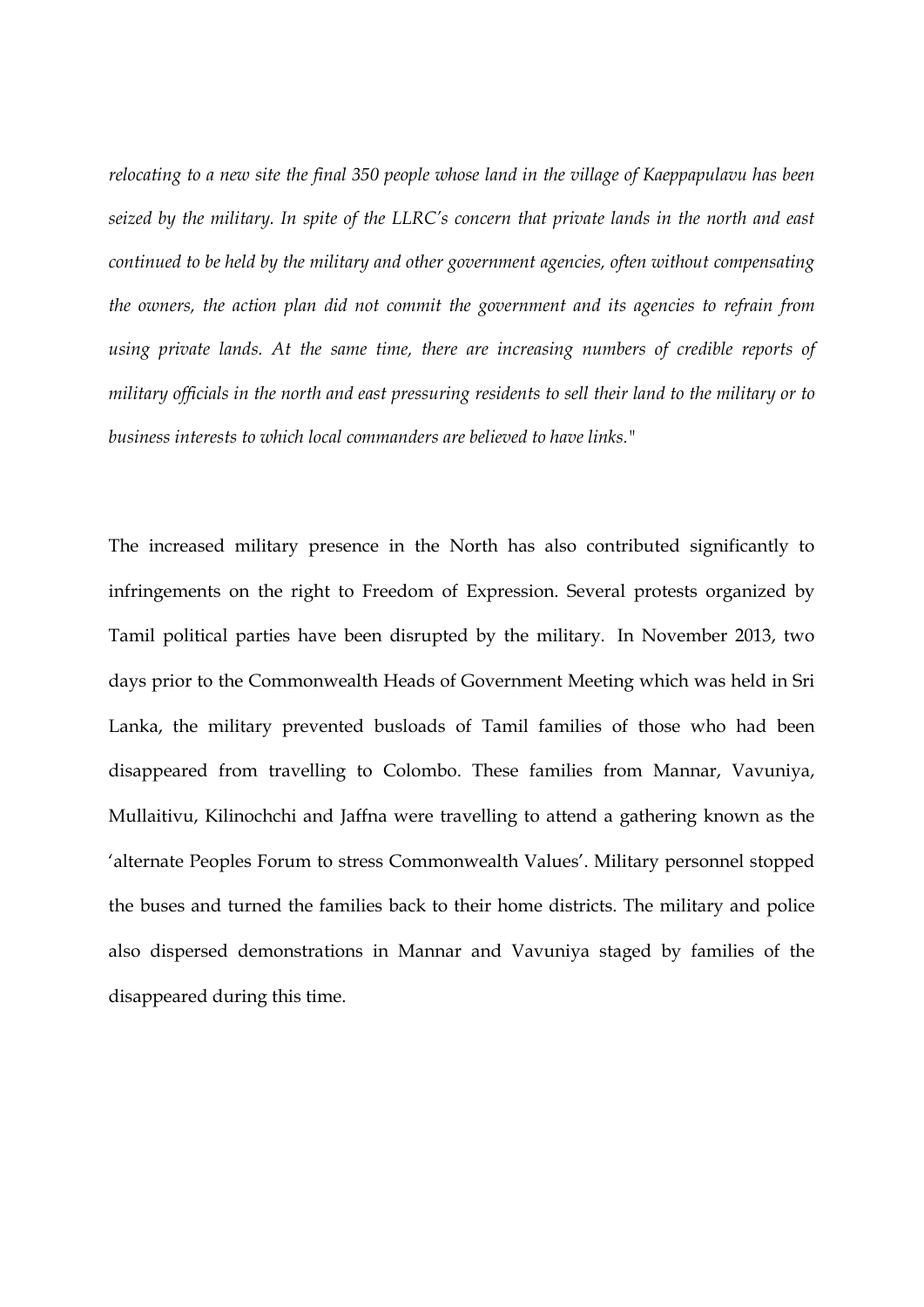In late November 2012, the military and the police broke up lamp-lighting ceremonies conducted by students of the University of Jaffna University to commemorate deceased loved ones killed in the war. Protests against this by students held the next day were violently dispersed by the police and the military. Over the next two weeks several students were arrested or questioned in relation to this incident, with four student leaders sent for "rehabilitation" under the PTA. Just as arbitrarily as they were arrested, these students were later released on the orders of President Mahinda Rajapakse.

The police and the military also regularly carry out so called 'investigations' into Tamil politicians, including Tamil Members of Parliament. Such 'investigations' are clearly used as a means of intimidation in order to stifle dissent. Such 'investigations' also specifically target Tamil National Alliance (TNA) parliamentarians. On the 12th of January 2013, Tamil National Alliance Member of Parliament S. Sritharan had a socalled 'raid' conducted at his office by officers of the Terrorism Investigation Department.

Inevitably, the effect of Sri Lanka's post war militarization has not been contained to the Northern peninsula. On the 1st of August 2013, soldiers shot unarmed Sinhalese protestors demanding clean drinking water in the village of Weliweriya.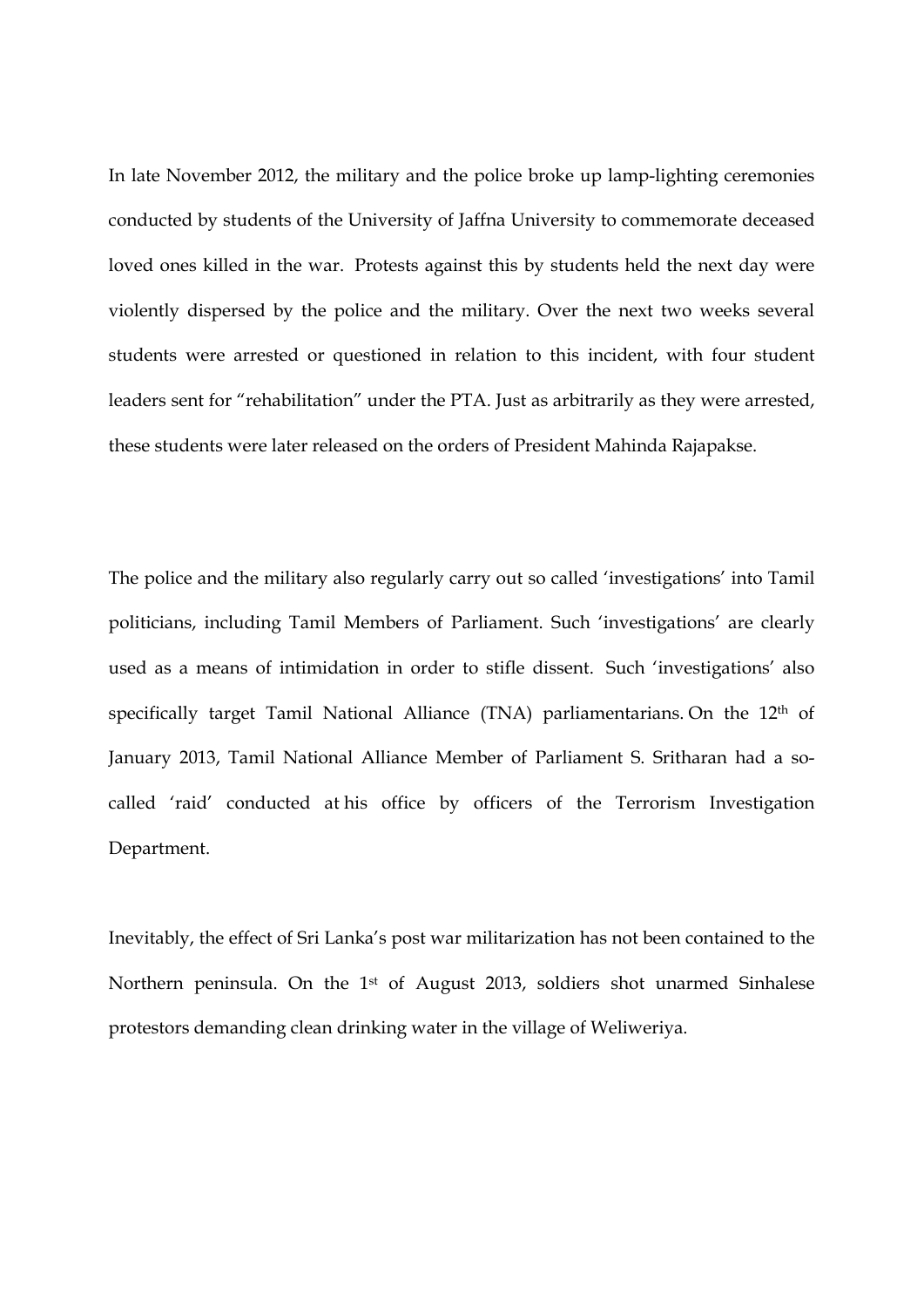In his article titled '*When public relations meets militarisation'* (dated 22nd August 2013) Alan Keenan states:

*"The army rampage in the village of Weliweriya resulted in at least three unarmed protestors shot dead, scores injured, journalists searched out and assaulted and protestors shot at and beaten by soldiers while they sought refuge in the local Catholic church. The incident was a particular shock for the many Sinhalese who have been convinced by years of government propaganda, and the 2009 military victory over the Tamil Tigers, to view the army as the unquestionable saviour of the nation."* 

The presence of the military in the North has also raised grave concerns relating to sexual abuse in the North. Post-war, Sri Lanka witnessed a rapid increase in the number of cases of sexual abuse in the Northern province. Members of the military forces are widely believed to be responsible for a large number of these cases of sexual abuse. Several women's organizations state that the victims of this abuse are afraid to take any action as the perpetrators are members of the military forces.

In November 2012 serious concerns emerged with regard to the so called 'recruitment' of young Tamil women into the military. The most serious concern was the apparent lack of informed consent. Those 'recruited' seemed to have been informed that they would be engaging in clerical work, or with the District Secretary, that work will only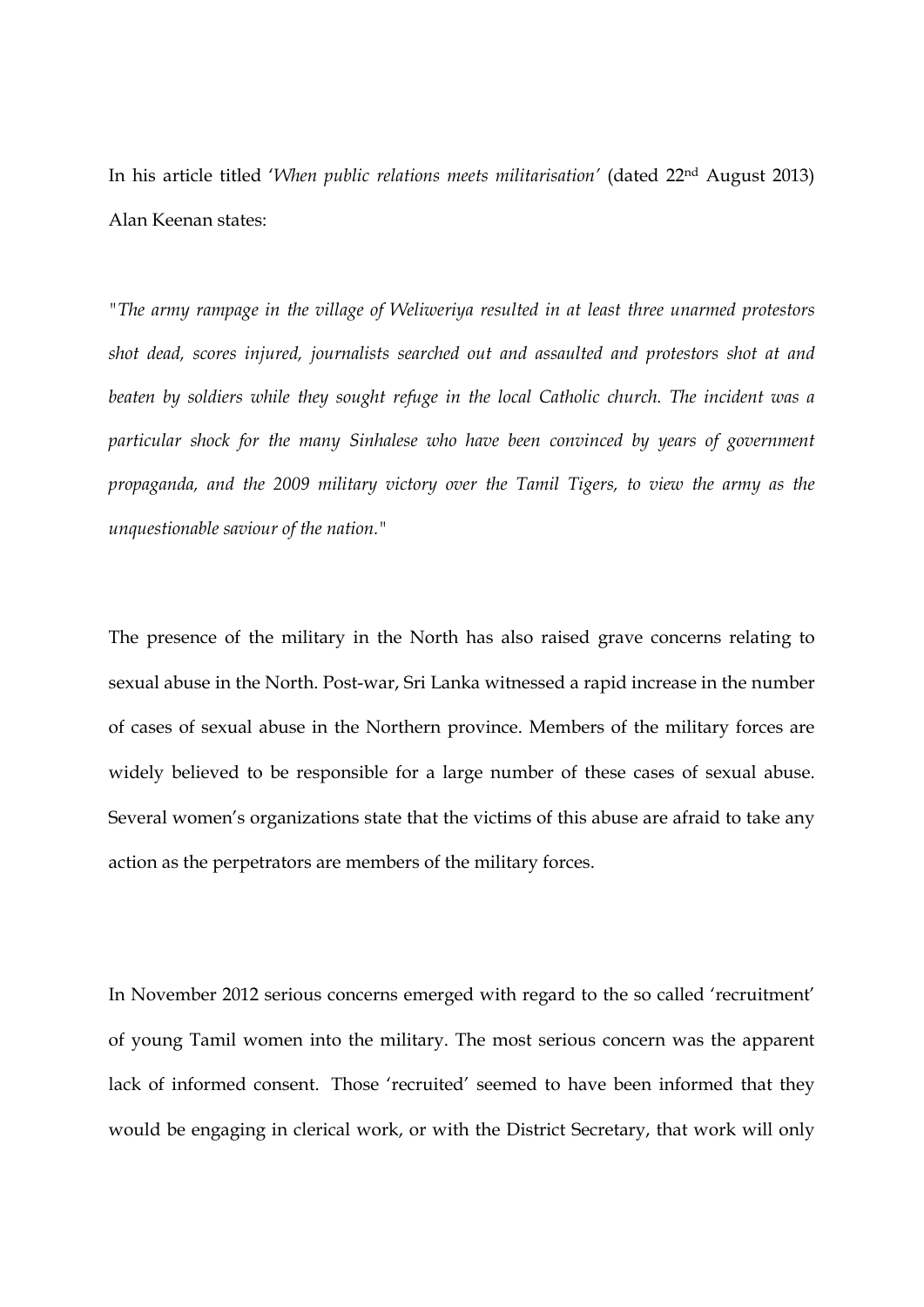be for a few hours, and that they would be able to work in the areas in which they lived. These women were not informed that they would be working for the military and would in fact be joining the military.

When they realized that they were to join the military, some women panicked and called their families, and also informed the military that they did not wish to join. For a certain period of time however, these women were prevented from communicating with their families. Some family members of these female recruits engaged in demonstrations near a military camp protesting against the recruitment of these women while the military conducted a function inside the camp for the 'new recruits'.

Commenting on the so called 'recruitment' of these women, a Statement of Concern by the Women's Action Network, a collective of women's groups from the North and the East stated that:

*"This situation raises grave concerns regarding the role of the state and the military in the lives of women, particularly from Killinochchi and Mullaitheevu…the continued militarization of the North, and the continued security of these women while in service."*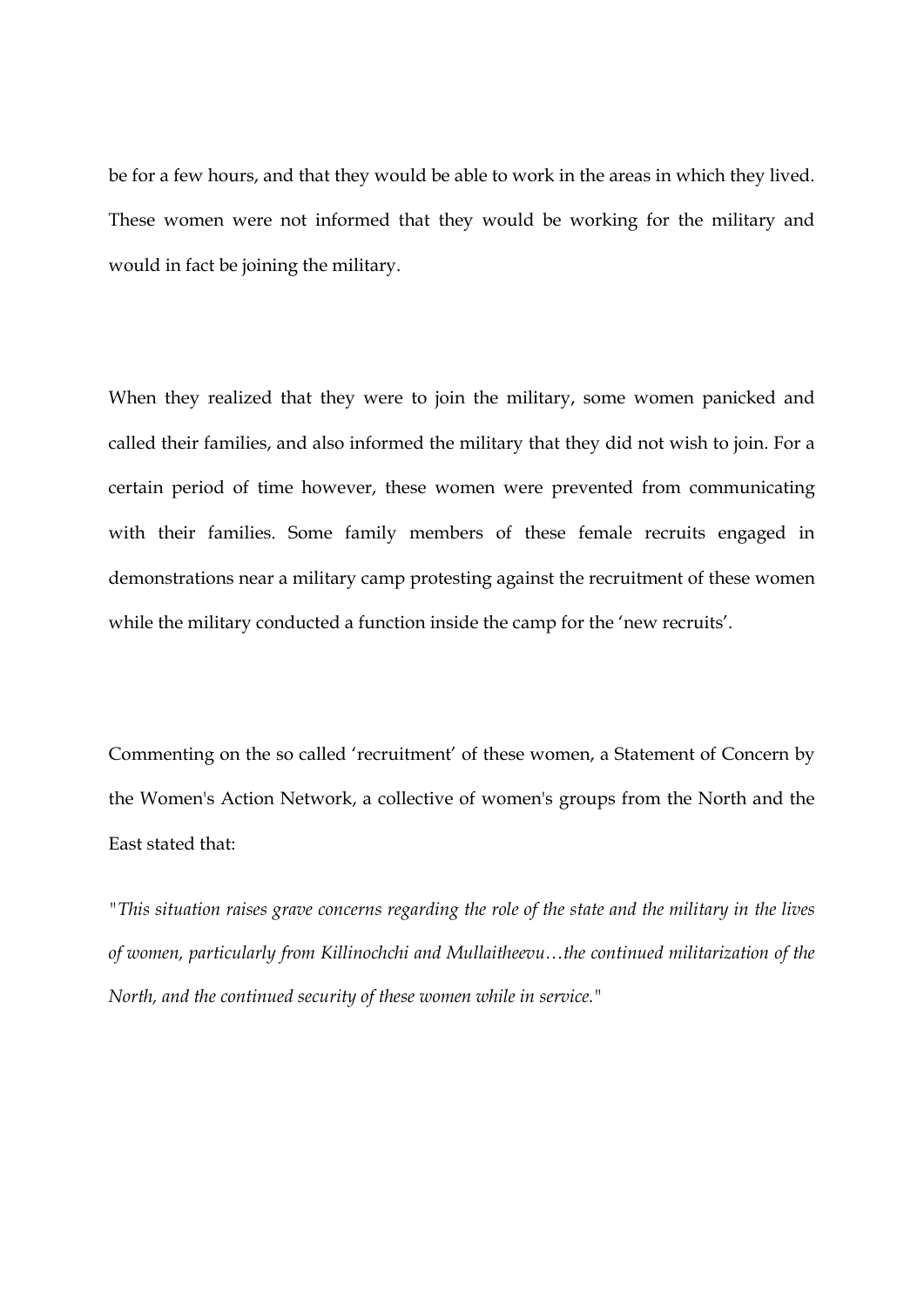It must be acknowledged that the international community's response to post war Sri Lanka has already yielded some positive results. To date the Sri Lankan Government continues with its angry rhetoric rejecting 'international intervention' which it claims is a result of what it terms an 'international conspiracy'.

However, following the resolutions at the United Nations Human Rights Council in 2012 and 2013 the Sri Lankan Government has, if only to deflect mounting international pressure, made some progress, however insufficient, on some of the concerns in post war Sri Lanka. In August 2012, the Government lifted the State of Emergency prevalent in the country for decades; In September 2012 the last of the internment camps housing IDPs was closed down; private lands are no longer legally demarcated as 'High Security Zones'.

The Sri Lankan Government has also fairly successfuly thwarted the attempts by the OHCHR to include the concerns regarding militarisation and its evil consequences by using the fact that international law permits sovereign nations to deploy their military as they please within their borders. This was what was reported in the Island Newspaper two days ago:

*"The OHCHR has changed its original demand that Sri Lanka establish a timeline for the demobilisation and disarmament of the armed forces in addition to stop them from performing civilian tasks.*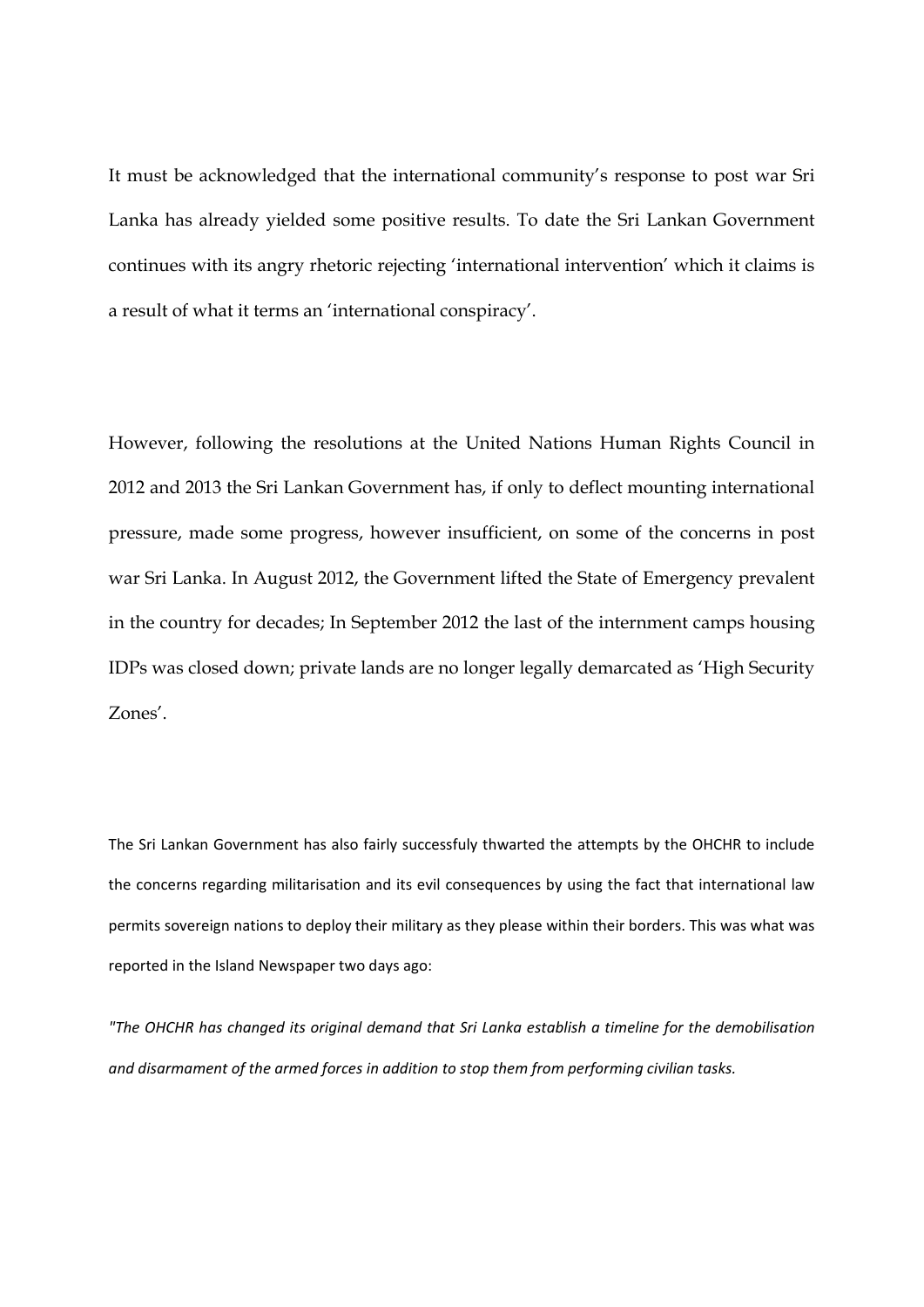*"Following representations made by the External Affairs Minister, the OHCHR has dropped its unprecedented call for demobilisation and disarmament of armed forces as well as a time line to achieve* the objectives. Responding to a query, sources said that Sri Lanka reminded the OHCHR that it had no *mandate to make such demand of a sovereign state."*

In the meantime, it is clear that the militarization of the North has resulted – and continues to result – in the violation of the civil, political, economic, social and cultural rights of the Tamil people. Despite the removal of High Security Zones, private land is still being illegally acquired and used by the military. Despite the lifting of the State of Emergency, the military is still involved in the administration of civilian affairs. As described above, this results in the violation of a host of international laws and standards, including the International Covenant on Civil and Political Rights, International Covenant on Economic, Social and Cultural Rights and even the Universal Declaration of Human Rights.

The international community thus has a serious responsibility and a role to play in attempting to reduce and eventually eliminate this degree of militarization. This responsibility lies both at an organizational level as well as with individual countries.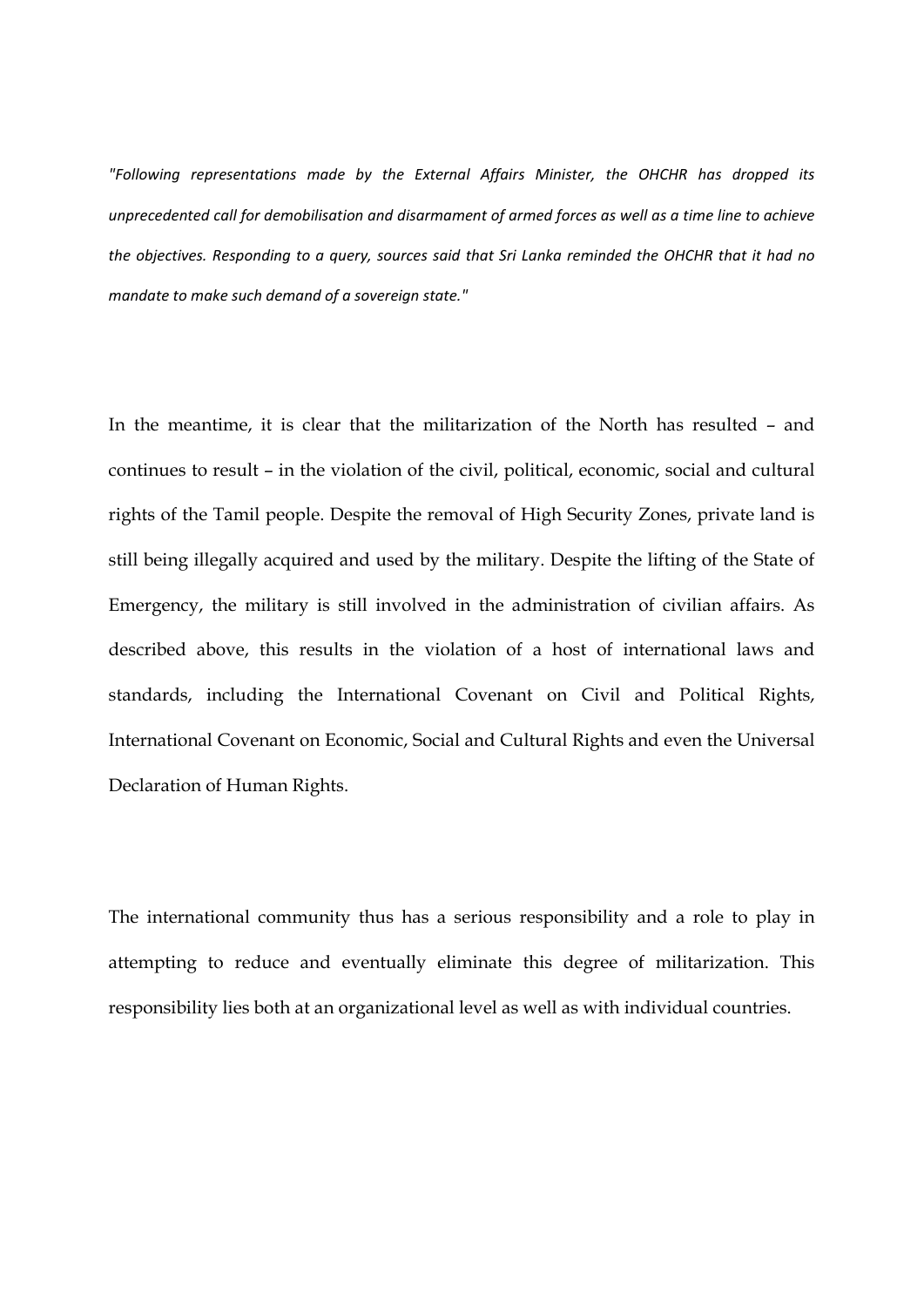Within the existing international justice mechanism, both individual countries, international donors, UN agencies and humanitarian organizations should recognize the dangers to the long-term stability of the north in permitting continuing militarization. They must use their influence to gradually reduce and eventually eradicate militarization in the North. The following steps need to be taken in achieving this:

- Clearly highlight and question the Sri Lankan government's failure to implement the recommendations relating to militarization of the Lessons Learnt and Reconciliation Commission.
- Ensure that the Sri Lankan government takes specific measures within a specific time period in order to reduce the presence and impact of the military in the Northern province both in terms of numbers of troops as well as in terms of immediate cessation of military engagement in civilian activities and administration.
- Refuse to officially recognize the appointment of former and current military officials in formally civilian roles – including the appointments to diplomatic roles, provincial governor, officials in the Presidential Task Force etc.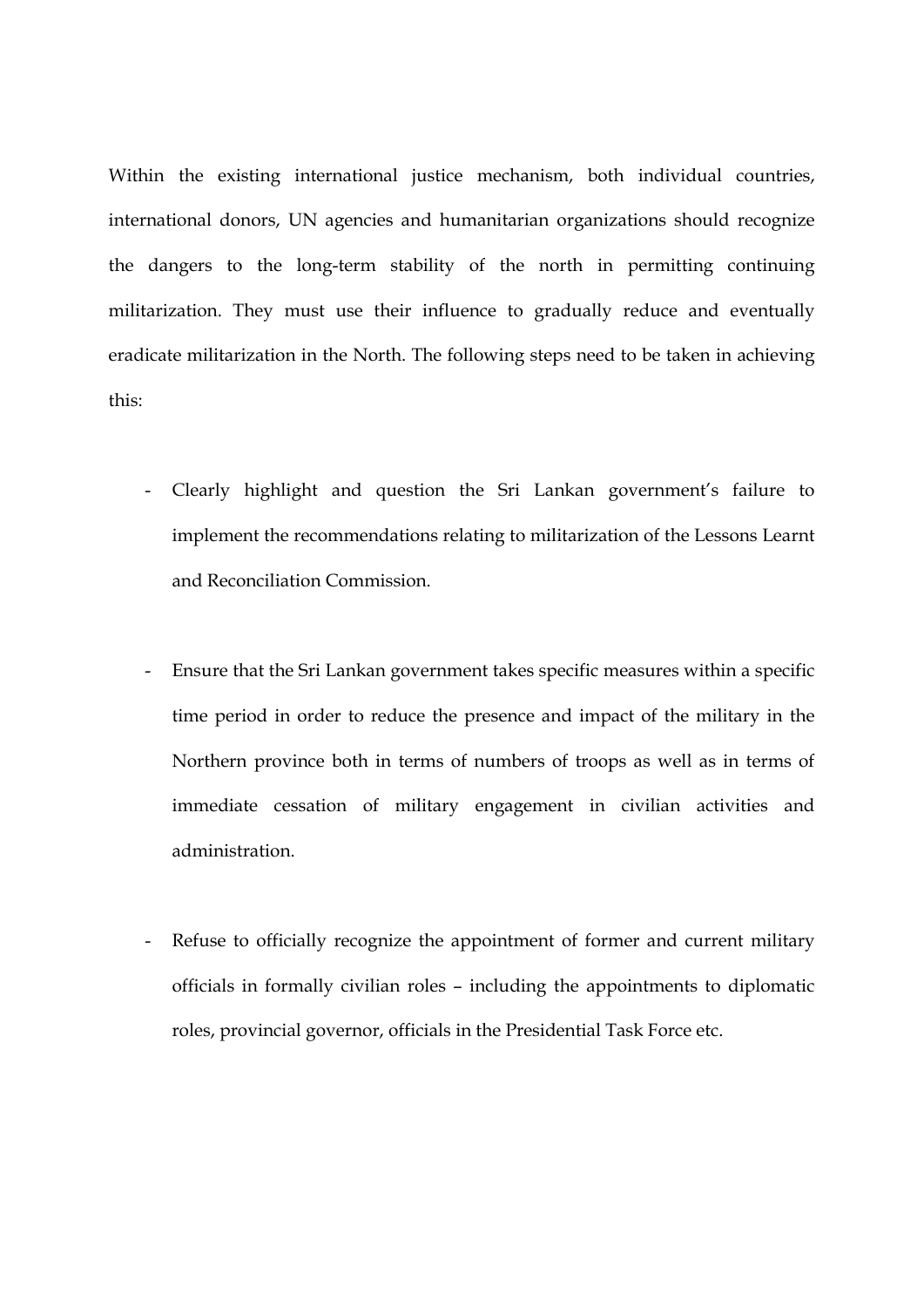Ensure that the Sri Lankan government and/or the military returns all private property that has been acquired from civilians by the military without adhering to the proper legal procedure.

The time has also perhaps come for the international justice system to consider the importance of engaging with the issue of militarization itself. Earlier in my speech I referred to the emerging calls to recognize within the Just War theory the concept of '*jus post bellum*' which fundamentally recognizes issues relating to the problem of the ending of war and the need for a proper organisation of post-war peace. This has become evident in the context of the aftermath of war/conflict in, for example, Bosnia and Herzegovina, Kosovo, Iraq, Afghanistan and now, Sri Lanka. Although the concept has an established tradition in the just war theory and is part of the ethics of warfare and writing on the law of nations, military ethics and moral philosophy it has been neglected in the crystallization of the modern laws of war. The need to properly address the issue of militarization, particularly post war, is part of this larger vacuum. The evil effects of militarization are sometimes equal to or worse than when active combat takes place. Crisis situation cannot only exist in acute conditions; it can very well be in cronic militarized environment as well. A good example of this is the Israel - Palestine conflict.